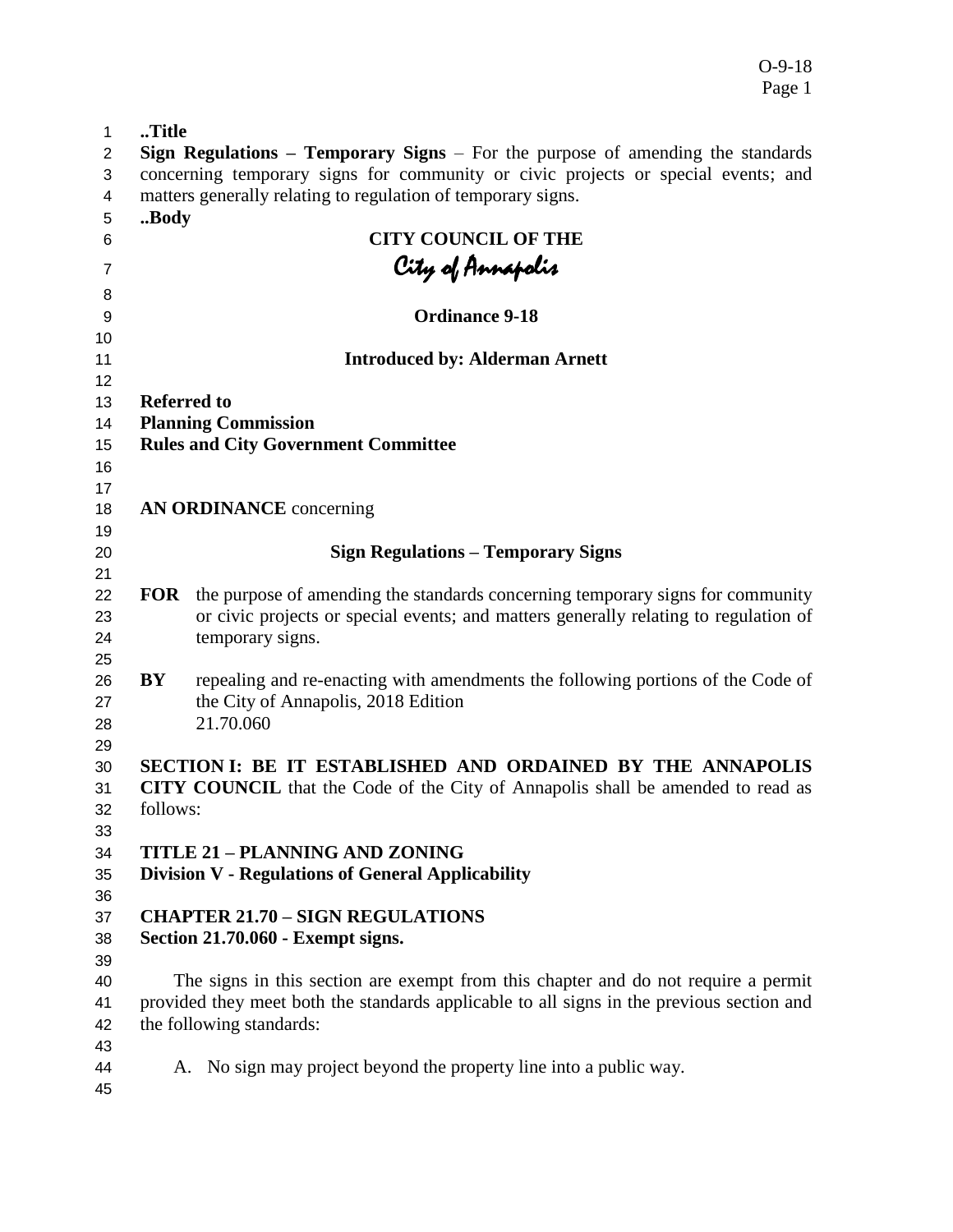| 1              |    | B. Illumination is Not Permitted.                                                          |
|----------------|----|--------------------------------------------------------------------------------------------|
| 2<br>3         | 1. | Nameplate and Identification Signs.                                                        |
| 4              |    |                                                                                            |
| 5              |    | A single nameplate for a dwelling unit, not exceeding one square foot<br>a.                |
| 6              |    | in area, indicating the name or address of the occupant or a permitted                     |
| $\overline{7}$ |    | occupation.                                                                                |
| 8              |    | On a corner lot, two nameplates for a dwelling unit, one facing each<br>$\mathbf{b}$ .     |
| 9              |    | street, are permitted.                                                                     |
| 10             |    | Address numerals.<br>$C_{\bullet}$                                                         |
| 11             |    |                                                                                            |
| 12             | 2. | For Sale and "To Rent" Signs.                                                              |
| 13             |    |                                                                                            |
| 14             |    | One sign per zoning lot except that on a corner zoning lot two signs,<br>a.                |
| 15             |    | one facing each street, are permitted.                                                     |
| 16<br>17       |    | Size.<br>b.                                                                                |
| 18             | i. | In commercial and industrial districts signs may be up to twelve square                    |
| 19             |    | feet in area.                                                                              |
| 20             |    | ii. In all other districts signs may be up to nine square feet in area.                    |
| 21             |    |                                                                                            |
| 22             |    | No sign may be placed closer than eight feet to any other zoning lot.<br>$C_{\bullet}$     |
| 23             |    | No sign shall project higher than twelve feet above curb level.<br>d.                      |
| 24             |    |                                                                                            |
| 25             | 3. | Signs Accessory to Parking Areas.                                                          |
| 26             |    |                                                                                            |
| 27             |    | Signs designating parking area entrances or exits limited to one sign for<br>a.            |
| 28             |    | each exit or entrance and to a maximum size of two square feet each.                       |
| 29             |    | One sign per parking area, designating the conditions of use or identity<br>$\mathbf{b}$ . |
| 30             |    | of the parking area and limited to a maximum size of nine square feet.                     |
| 31             |    | On a corner lot two signs, one facing each street, are permitted.<br>c.                    |
| 32             |    | No sign shall project higher than seven feet above curb level.<br>d.                       |
| 33             |    |                                                                                            |
| 34<br>35       | 4. | Temporary signs as follows:                                                                |
| 36             |    | Signs, banners, flags and other advertising devices may be placed on a<br>a.               |
| 37             |    | site or building to announce the opening of a new business or a special                    |
| 38             |    | promotion with written approval from the Director of Planning and                          |
| 39             |    | Zoning. Such signs shall be limited to two events per year for a period                    |
| 40             |    | of up to thirty days each event.                                                           |
| 41             |    | Temporary signs up to twentythirty-two square feet for community or<br>$\mathbf b$ .       |
| 42             |    | civic projects or special events for events of public interest such as                     |
| 43             |    | carnivals, community gatherings, fairs, political events and other events                  |
| 44             |    | of a similar nature. Temporary signs shall be displayed for a period not                   |
| 45             |    | in excess of sixty days and shall be removed within seven days after the                   |
| 46             |    | conclusion of the event.                                                                   |
|                |    |                                                                                            |